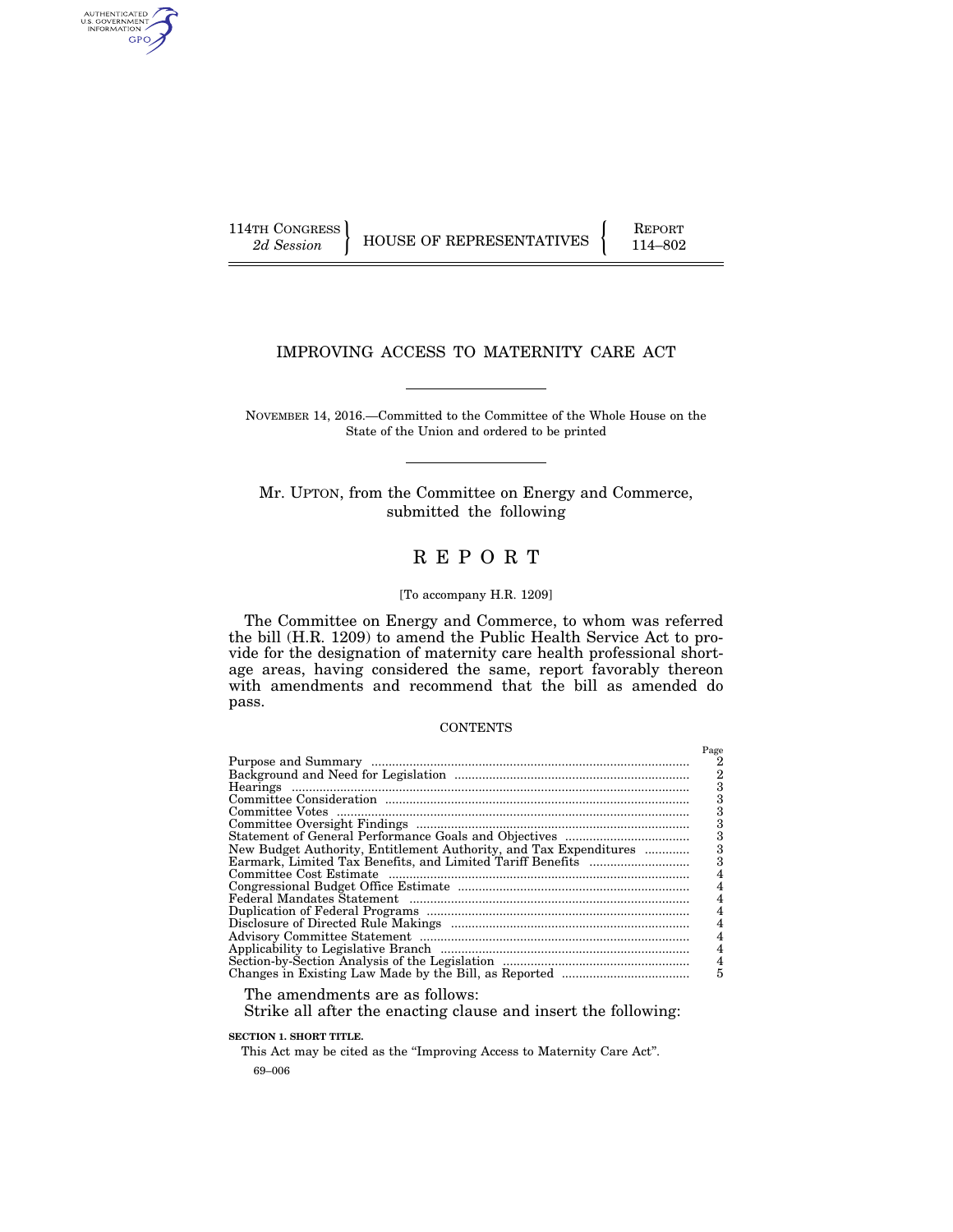#### **SEC. 2. MATERNITY CARE HEALTH PROFESSIONAL TARGET AREAS.**

Section 332 of the Public Health Service Act (42 U.S.C. 254e) is amended by adding at the end the following new subsection:

 $\tilde{f}(k)(1)$  The Secretary, acting through the Administrator of the Health Resources and Services Administration, shall identify, based on the data collected under paragraph (3), maternity care health professional target areas that satisfy the criteria described in paragraph (2) for purposes of, in connection with receipt of assistance under this title, assigning to such identified areas maternity care health professionals who, without application of this subsection, would otherwise be eligible for such assistance. The Secretary shall distribute maternity care health professionals within health professional shortage areas using the maternity care health professional target areas so identified.

"(2) For purposes of paragraph (1), the Secretary shall establish criteria for maternity care health professional target areas that identify geographic areas within health professional shortage areas that have a shortage of maternity care health professionals.

''(3) For purposes of this subsection, the Secretary shall collect and publish in the Federal Register data comparing the availability and need of maternity care health services in health professional shortage areas and in areas within such health professional shortage areas.

''(4) In carrying out paragraph (1), the Secretary shall seek input from relevant provider organizations, including medical societies, organizations representing medical facilities, and other organizations with expertise in maternity care.

''(5) For purposes of this subsection, the term 'full scope maternity care health services' includes during labor care, birthing, prenatal care, and postpartum care. ''(6) Nothing in this subsection shall be construed as—

''(A) requiring the identification of a maternity care health professional target area in an area not otherwise already designated as a health professional shortage area; or

''(B) affecting the types of health professionals, without application of this subsection, otherwise eligible for assistance, including a loan repayment or scholarship, pursuant to the application of this section.''.

Amend the title so as to read:

A bill to amend the Public Health Service Act to distribute maternity care health professionals to health professional shortage areas identified as in need of maternity care health services.

#### PURPOSE AND SUMMARY

H.R. 1209 was introduced on March 3, 2015 by Rep. Michael Burgess (R–TX), Rep. Lois Capps (D–CA), and Rep. Tammy Duckworth (D–IL). H.R. 1209 improves data collection to better place maternity health care professionals in existing primary care health professional shortage areas (HPSAs).

#### BACKGROUND AND NEED FOR LEGISLATION

Currently, maternity health care professionals may participate in the National Health Service Corps (NHSC) Loan Repayment Program in which eligible licensed health care providers may earn up to \$50,000 toward student loans in exchange for a two-year commitment at a NHSC approved site in a HPSA. They also can participate in the NHSC Scholarship Program while in medical school. The NHSC Scholarship Program pays tuition, fees, other educational costs, and provides a living stipend in return for at least a two-year commitment at NHSC approved site in a HPSA. Maternity health care professionals participate in the NHSC under the primary care designation. This legislation is needed to improve data collection under the existing HPSA to better place maternity health care professionals in areas with the greatest need for their services.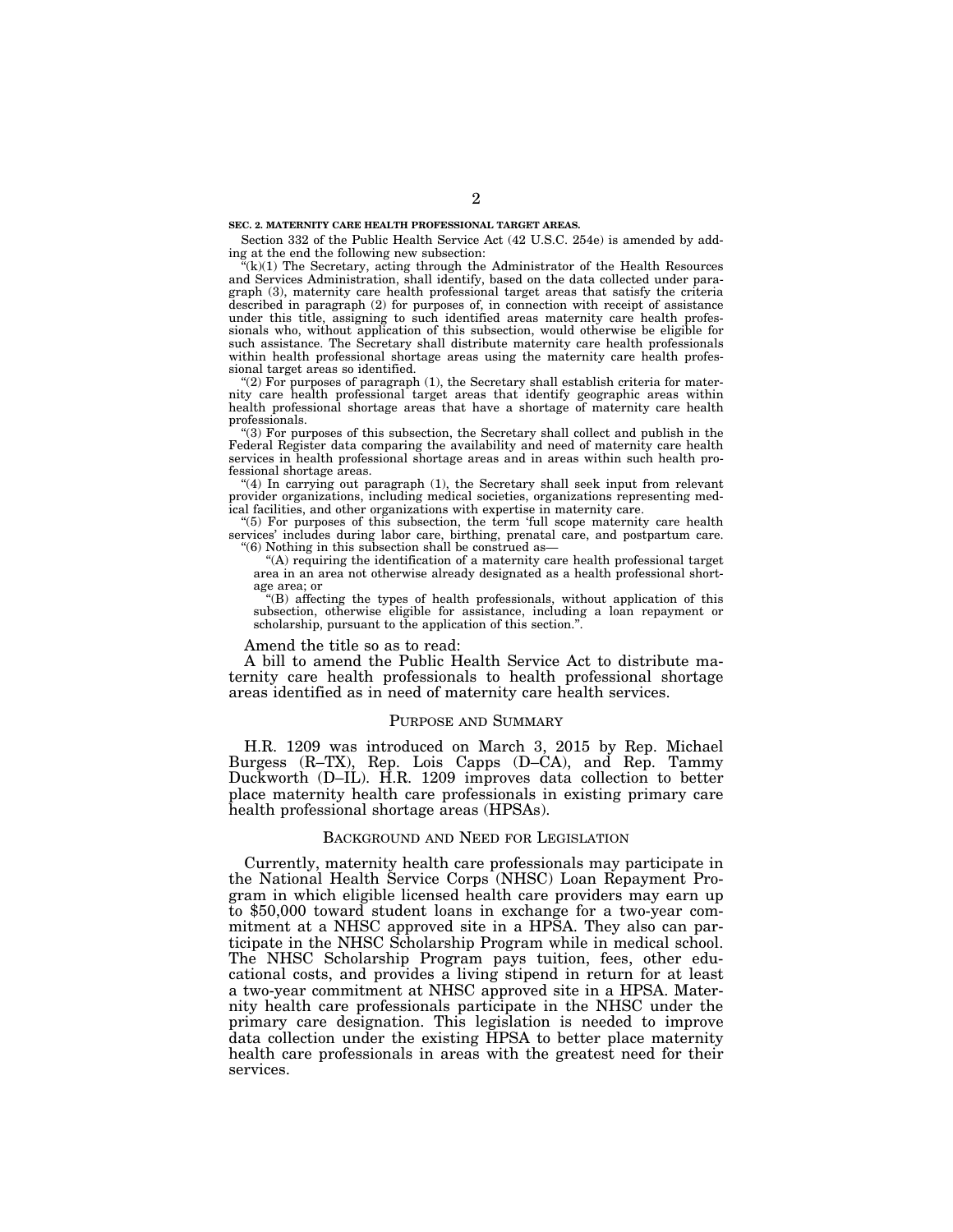## **HEARINGS**

The Subcommittee on Health held a hearing on H.R. 1209 on December 9, 2015. The hearing was entitled ''Examining Legislation to Improve Health Care and Treatment'' and witnesses included the following:

• Chad Asplund, Director, Athletic Medicine and Head Team Physician, Georgia Southern University;

• Ovidio Bermudez, Chief Clinical Officer and Medical Direc-

tor of Child and Adolescent Services, Eating Recovery Center; • Ginger Breedlove, President, American College of Nurse Midwives;

• Anthony Gregg, Professor and Chief, Division of Maternal-Fetal Medicine, University of Florida Department of Obstetrics and Gynecology;

• Jonathan Reiner, Director, Cardiac Catheterization Laboratory, George Washington University Hospital;

• Deborah Trautman, President and CEO, American Association of Colleges of Nursing.

## COMMITTEE CONSIDERATION

On December 9, 2015, the Subcommittee on Health met in open markup session and forwarded H.R. 1209 to the full Committee, without amendment, by a voice vote.

On September 20 and 21, 2016, the full Committee on Energy and Commerce met in open markup session and ordered H.R. 1209 reported to the House, as amended, by a voice vote.

### COMMITTEE VOTES

Clause 3(b) of rule XIII of the Rules of the House of Representatives requires the Committee to list the record votes on the motion to report legislation and amendments thereto. There were no record votes taken in connection with ordering H.R. 1209 reported.

#### COMMITTEE OVERSIGHT FINDINGS

Pursuant to clause 3(c)(1) of rule XIII of the Rules of the House of Representatives, the Committee held a hearing and made findings that are reflected in this report.

#### STATEMENT OF GENERAL PERFORMANCE GOALS AND OBJECTIVES

This legislation improves data collection for placing maternity care providers in HPSAs through the NHSC.

### NEW BUDGET AUTHORITY, ENTITLEMENT AUTHORITY, AND TAX **EXPENDITURES**

In compliance with clause  $3(c)(2)$  of rule XIII of the Rules of the House of Representatives, the Committee finds that H.R. 1209 would result in no new or increased budget authority, entitlement authority, or tax expenditures or revenues.

EARMARK, LIMITED TAX BENEFITS, AND LIMITED TARIFF BENEFITS

In compliance with clause 9(e), 9(f), and 9(g) of rule XXI of the Rules of the House of Representatives, the Committee finds that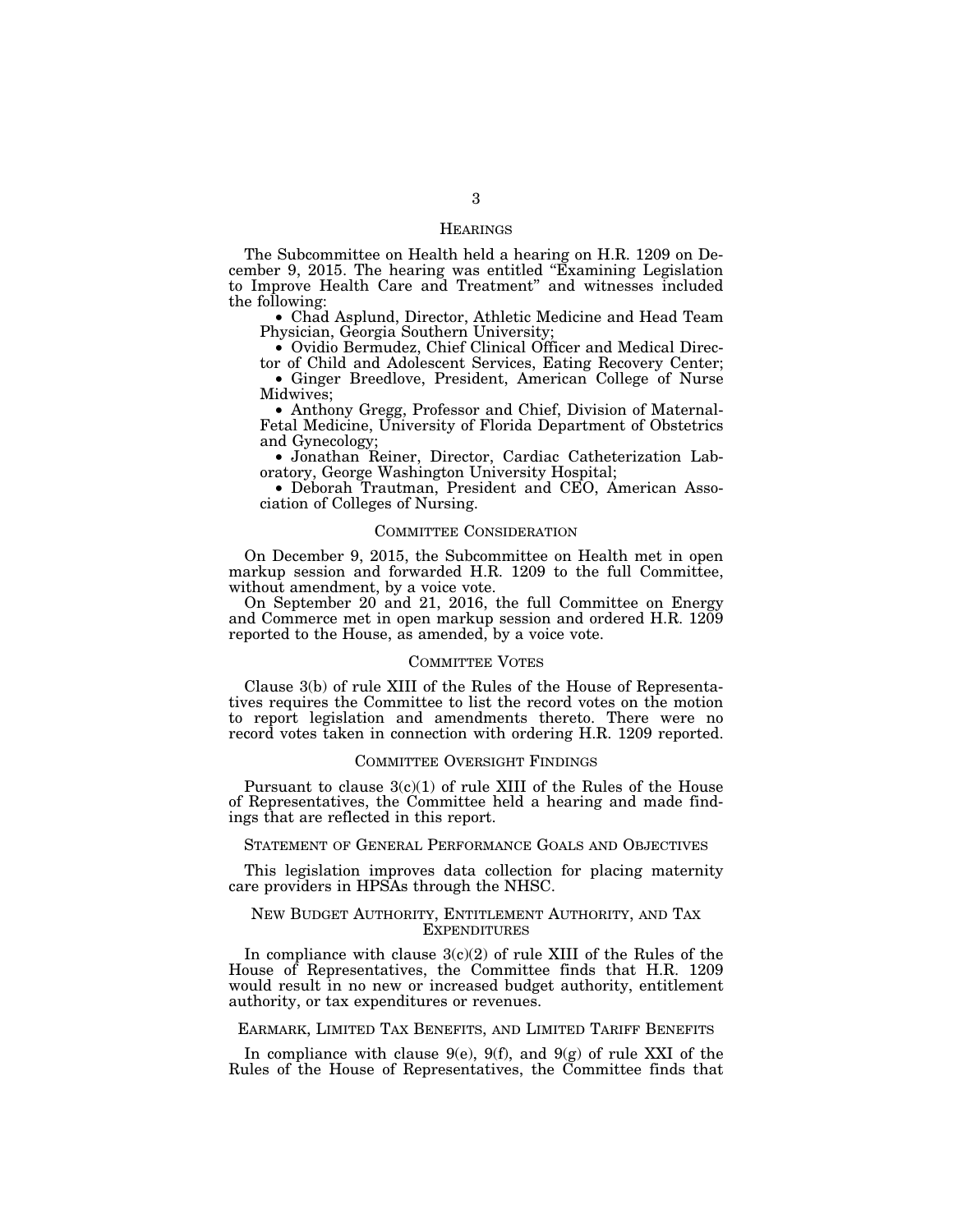H.R. 1209 contains no earmarks, limited tax benefits, or limited tariff benefits.

## COMMITTEE COST ESTIMATE

The Committee adopts as its own the cost estimate prepared by the Director of the Congressional Budget Office pursuant to section 402 of the Congressional Budget Act of 1974. At the time this report was filed, the estimate was not available.

#### CONGRESSIONAL BUDGET OFFICE ESTIMATE

At the time this report was filed, the cost estimate prepared by the Director of the Congressional Budget Office pursuant to section 402 of the Congressional Budget Act of 1974 was not available.

#### FEDERAL MANDATES STATEMENT

The Committee adopts as its own the estimate of Federal mandates prepared by the Director of the Congressional Budget Office pursuant to section 423 of the Unfunded Mandates Reform Act.

## DUPLICATION OF FEDERAL PROGRAMS

No provision of H.R. 1209 establishes or reauthorizes a program of the Federal Government known to be duplicative of another Federal program, a program that was included in any report from the Government Accountability Office to Congress pursuant to section 21 of Public Law 111–139, or a program related to a program identified in the most recent Catalog of Federal Domestic Assistance.

## DISCLOSURE OF DIRECTED RULE MAKINGS

The Committee estimates that enacting H.R. 1209 specifically directs to be completed no rule making within the meaning of 5 U.S.C. 551.

### ADVISORY COMMITTEE STATEMENT

No advisory committees within the meaning of section 5(b) of the Federal Advisory Committee Act were created by this legislation.

#### APPLICABILITY TO LEGISLATIVE BRANCH

The Committee finds that the legislation does not relate to the terms and conditions of employment or access to public services or accommodations within the meaning of section  $10\overline{2}(b)(3)$  of the Congressional Accountability Act.

## SECTION-BY-SECTION ANALYSIS OF THE LEGISLATION

## *Section 1. Short title*

Section 1 provides that the Act may be cited as the ''Improving Access to Maternity Care Act''.

## *Section 2. Maternity care health professional target areas*

Section 2 directs the Secretary of Health and Human Services, acting through the Administrator of the Health Resources and Services Administration, to identify maternity health professional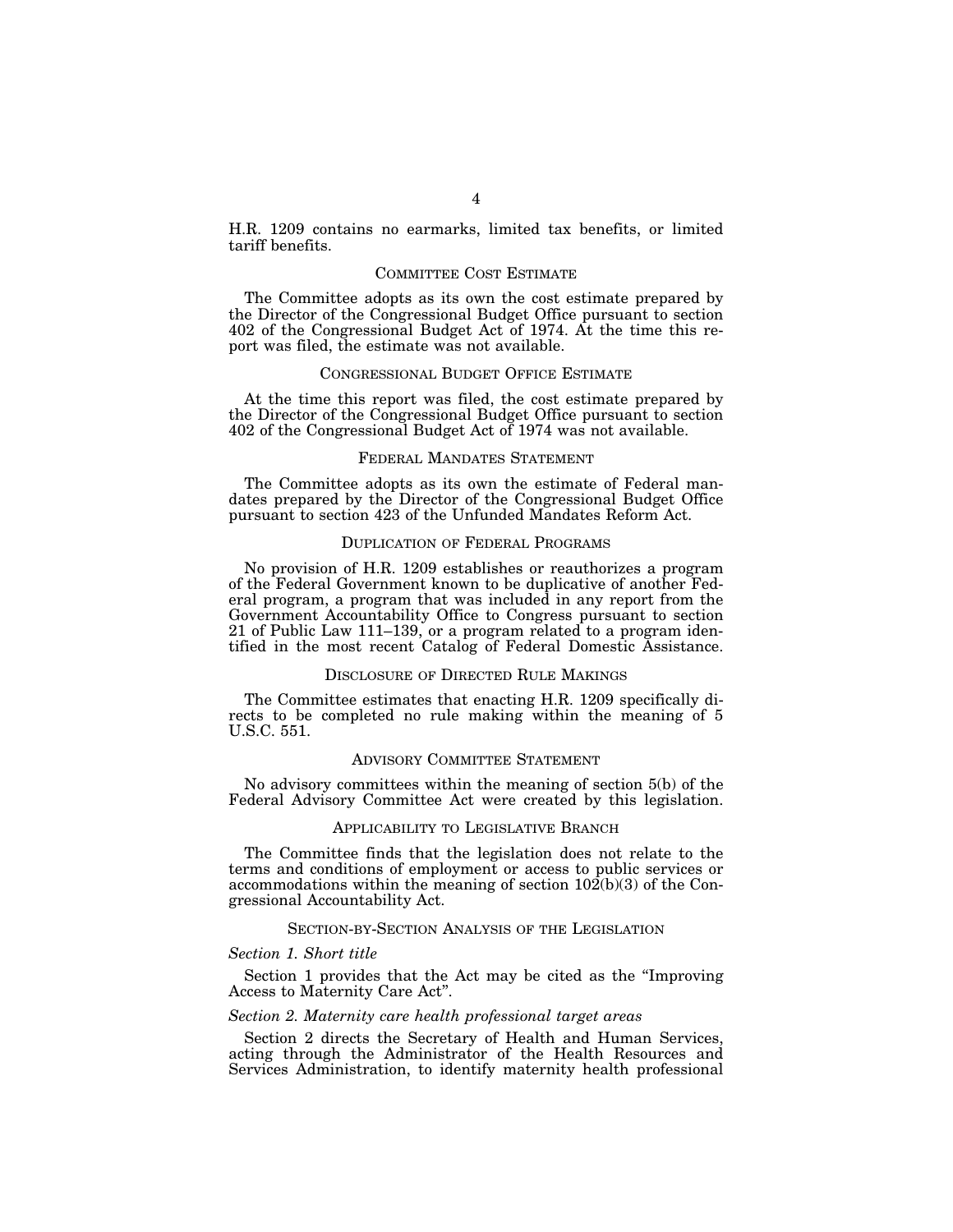target areas. These are to be geographic areas within HPSAs that have a shortage of maternity health care professionals.

## CHANGES IN EXISTING LAW MADE BY THE BILL, AS REPORTED

In compliance with clause 3(e) of rule XIII of the Rules of the House of Representatives, changes in existing law made by the bill, as reported, are shown as follows (new matter is printed in italic and existing law in which no change is proposed is shown in roman):

## **PUBLIC HEALTH SERVICE ACT**

\* \* \* \* \* \* \*

## TITLE III—GENERAL POWERS AND DUTIES OF PUBLIC HEALTH SERVICE

\* \* \* \* \* \* \*

## PART D—PRIMARY HEALTH CARE

\* \* \* \* \* \* \*

### Subpart II—National Health Service Corps Program

\* \* \* \* \* \* \*

#### DESIGNATION OF HEALTH PROFESSIONAL SHORTAGE AREAS

SEC. 332. (a)(1) For purposes of this subpart the term "health" professional shortage area'' means (A) an area in an urban or rural area (which need not conform to the geographic boundaries of a political subdivision and which is a rational area for the delivery of health services) which the Secretary determines has a health manpower shortage, (B) a population group which the Secretary determines has such a shortage, or  $(C)$  a public or nonprofit private medical facility or other public facility which the Secretary determines has such a shortage. All Federally qualified health centers and rural health clinics, as defined in section 1861(aa) of the Social Security Act (42 U.S.C. 1395x(aa)), that meet the requirements of section 334 shall be automatically designated as having such a shortage. The Secretary shall not remove an area from the areas determined to be health professional shortage areas under subparagraph (A) of the preceding sentence until the Secretary has afforded interested persons and groups in such area an opportunity to provide data and information in support of the designation as a health professional shortage area or a population group described in subparagraph (B) of such sentence or a facility described in subparagraph  $(C)$  of such sentence, and has made a determination on the basis of the data and information submitted by such persons and groups and other data and information available to the Secretary.

(2) For purposes of this subsection, the term ''medical facility'' means a facility for the delivery of health services and includes—

(A) a hospital, State mental hospital, public health center, outpatient medical facility, rehabilitation facility, facility for long-term care, community mental health center, migrant health center, facility operated by a city or county health de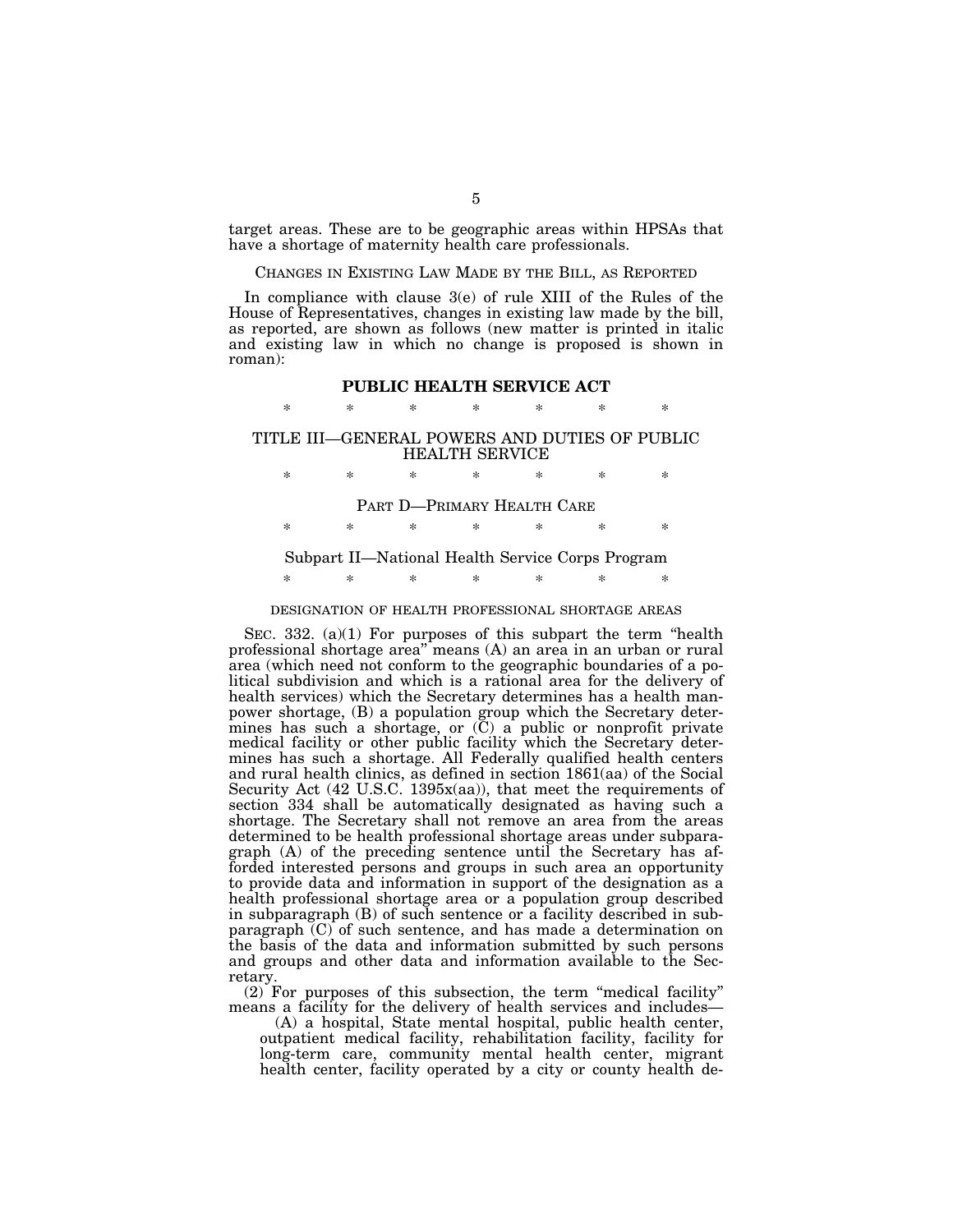partment, and community health center and which is not reasonably accessible to an adequately served area;

(B) such a facility of a State correctional institution or of the Indian Health Service, and a health program or facility operated by a tribe or tribal organization under the Indian Self-Determination Act;

(C) such a facility used in connection with the delivery of health services under section 321 (relating to hospitals), 322 (relating to care and treatment of persons under quarantine and others), 323 (relating to care and treatment of Federal prisoners), 324 (relating to examination and treatment of certain Federal employees), 325 (relating to examination of aliens), 326 (relating to services to certain Federal employees), 320 (relating to services for persons with Hansen's disease), or 330(h) (relating to the provision of health services to homeless individuals); and

(D) a Federal medical facility.

(3) Homeless individuals (as defined in section  $330(h)(5)$ ), seasonal agricultural workers (as defined in section  $330(g)(3)$ ) and migratory agricultural workers (as so defined)), and residents of public housing (as defined in section  $3(b)(1)$  of the United States Housing Act of 1937 (42 U.S.C. 1437a(b)(1))) may be population groups under paragraph (1).

(b) The Secretary shall establish by regulation criteria for the designation of areas, population groups, medical facilities, and other public facilities, in the States, as health professional shortage areas. In establishing such criteria, the Secretary shall take into consideration the following:

(1) The ratio of available health manpower to the number of individuals in an area or population group, or served by a medical facility or other public facility under consideration for designation.

(2) Indicators of a need, notwithstanding the supply of health manpower, for health services for the individuals in an area or population group or served by a medical facility or other public facility under consideration for designation.

(3) The percentage of physicians serving an area, population group, medical facility, or other public facility under consideration for designation who are employed by hospitals and who are graduates of foreign medical schools.

(c) In determining whether to make a designation, the Secretary shall take into consideration the following:

(1) The recommendations of the Governor of each State in which the area, population group, medical facility, or other public facility under consideration for designation is in whole or part located.

(2) The extent to which individuals who are (A) residents of the area, members of the population group, or patients in the medical facility or other public facility under consideration for designation, and (B) entitled to have payment made for medical services under title XVIII, XIX, or XXI of the Social Security Act, cannot obtain such services because of suspension of physicians from the programs under such titles.

 $(d)(1)$  In accordance with the criteria established under subsection (b) and the considerations listed in subsection (c), the Sec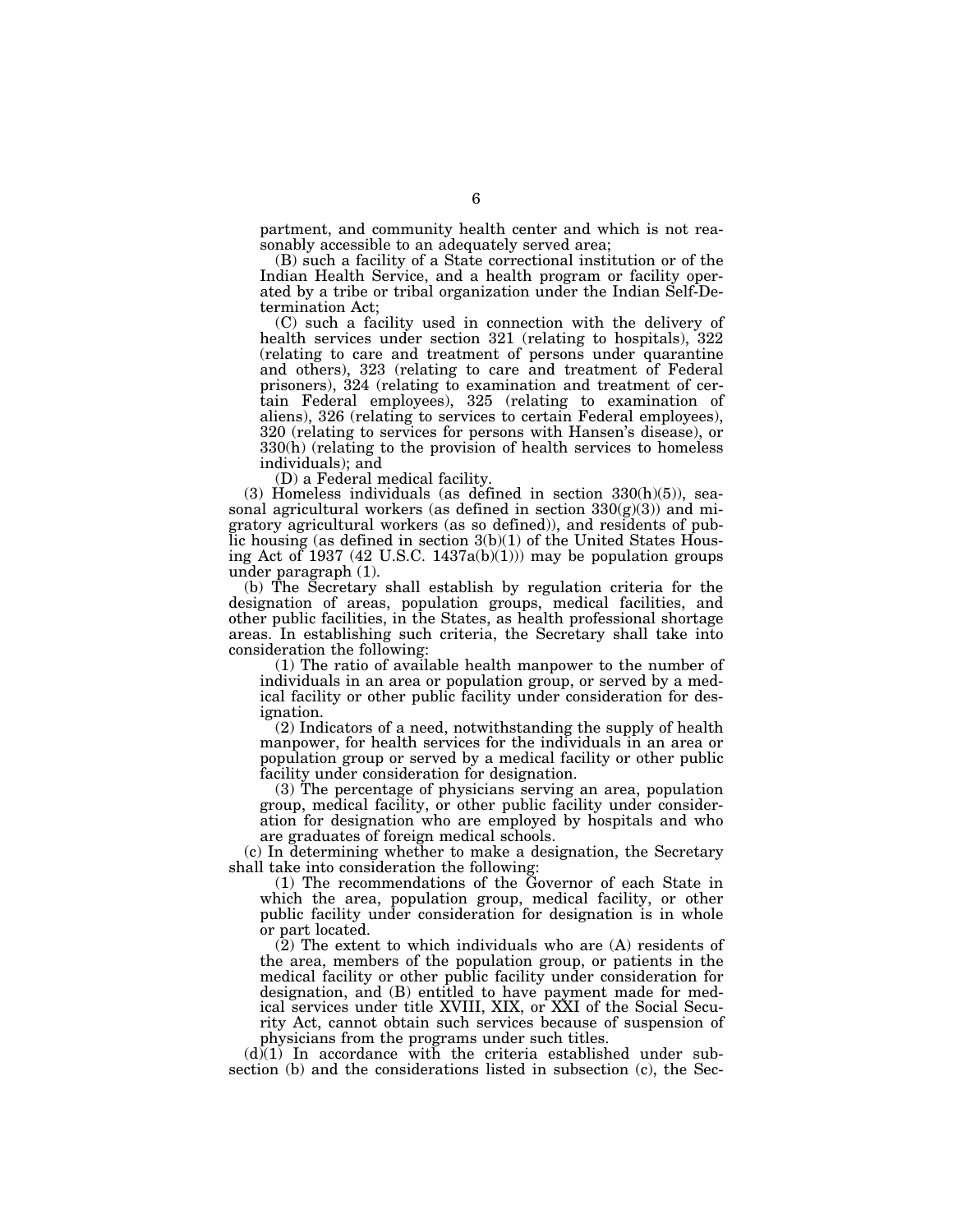retary shall designate health professional shortage areas in the States, publish a descriptive list of the areas, population groups, medical facilities, and other public facilities so designated, and at least annually review and, as necessary, revise such designations.

(2) For purposes of paragraph (1), a complete descriptive list shall be published in the Federal Register not later than July 1 of 1991 and each subsequent year.

(e)(1) Prior to the designation of a public facility, including a Federal medical facility, as a health professional shortage area, the Secretary shall give written notice of such proposed designation to the chief administrative officer of such facility and request comments within 30 days with respect to such designation.

(2) Prior to the designation of a health professional shortage area under this section, the Secretary shall, to the extent practicable, give written notice of the proposed designation of such area to appropriate public or private nonprofit entities which are located or have a demonstrated interest in such area and request comments from such entities with respect to the proposed designation of such area.

(f) The Secretary shall give written notice of the designation of a health professional shortage area, not later than 60 days from the date of such designation, to—

(1) the Governor of each State in which the area, population group, medical facility, or other public facility so designated is in whole or part located; and

(2) appropriate public or nonprofit private entities which are located or which have a demonstrated interest in the area so designated.

(g) Any person may recommend to the Secretary the designation of an area, population group, medical facility, or other public facility as a health professional shortage area.

(h) The Secretary may conduct such information programs in areas, among population groups, and in medical facilities and other public facilities designated under this section as health professional shortage areas as may be necessary to inform public and nonprofit private entities which are located or have a demonstrated interest in such areas of the assistance available under this title by virtue of the designation of such areas.

(i) DISSEMINATION.—The Administrator of the Health Resources and Services Administration shall disseminate information concerning the designation criteria described in subsection (b) to—

(1) the Governor of each State;

(2) the representative of any area, population group, or facility selected by any such Governor to receive such information;

(3) the representative of any area, population group, or facility that requests such information; and

(4) the representative of any area, population group, or facility determined by the Administrator to be likely to meet the criteria described in subsection (b).

 $(j)(1)$  The Secretary shall submit the report described in paragraph (2) if the Secretary, acting through the Administrator of the Health Resources and Services Administration, issues—

(A) a regulation that revises the definition of a health professional shortage area for purposes of this section; or